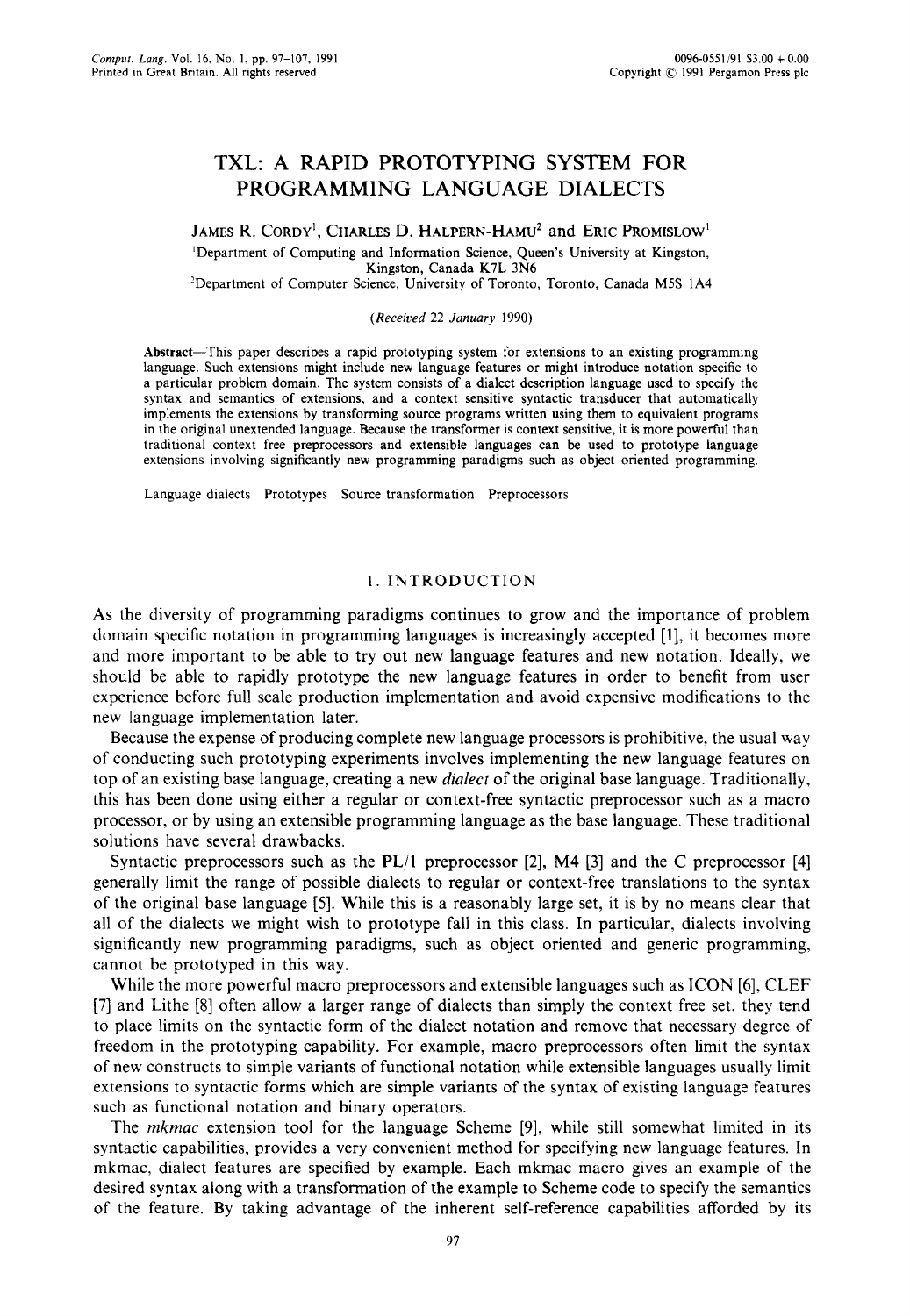interpretive nature (Scheme is a variant of Lisp), significantly new language features can be very conveniently added.

This paper describes TXL, a system explicitly designed to allow easy description and automatic prototype implementation of significantly new programming language features and programming paradigms. The goal of TXL is to provide an extension tool which allows some measure of the power and flexibility of the *mkmac* feature-by-example technique for traditional Pascal-like compiled languages. TXL uses a context sensitive transformation algorithm that is not limited by the constraints typical of most other preprocessors and extensible languages, and is driven by a concise, readable dialect specification language that conveniently expresses the syntax and semantics of new language features.

# 2. TXL, THE TURING EXTENDER LANGUAGE

Using the Turing programming language (or any other operational language) as a base, TXL provides the ability to describe the syntactic forms and run-time model of new language dialects at a very high level, and automatically provides an implementation of the new dialect. Dialects are described using a specially designed dialect description language (TXL).

Each dialect is described in two parts, the context-free syntactic forms of the dialect (described in terms of the syntactic forms of the base language using a BNF-like notation), and the run time model of the dialect (described in terms of a set of transformations to the base language). The TXL Processor uses these descriptions to transform source programs written in the described dialect to programs in the base language, which can then be compiled or interpreted by the normal base language processor (Fig. 1).

The syntactic forms of the base language itself are described to TXL using the same BNF-like notation used to describe syntactic forms of the dialect. The base language syntactic description forms a data base of syntactic forms used to describe the syntactic structures of the dialect. For example, the syntactic forms of the Turing base include the forms *declarationsAndStatements, variableReference, assignmentStatement,* and so on.

The semantics of the dialect are described as a set of recursive context transformations from the syntactic structures of the dialect to generated base language structures.

### 3. A TRIVIAL EXAMPLE

As a simple example of the description of a dialect, consider the addition of coalesced assignment short forms (i.e. the "+ = ", " - = " etc. of C) to the Turing language. The desired syntactic forms can be described in terms of the Turing base forms as a replacement of the *statement* syntactic form to include the original Turing statement forms plus a new form we call *coalescedAssignment*  (Fig. 2).

The new definition for the *statement* syntactic form replaces the original Turing form in the effective grammar of the dialect, so that the dialect accepted will include all of original Turing plus



Fig. 1. Dialect descriptions for the TXL processor.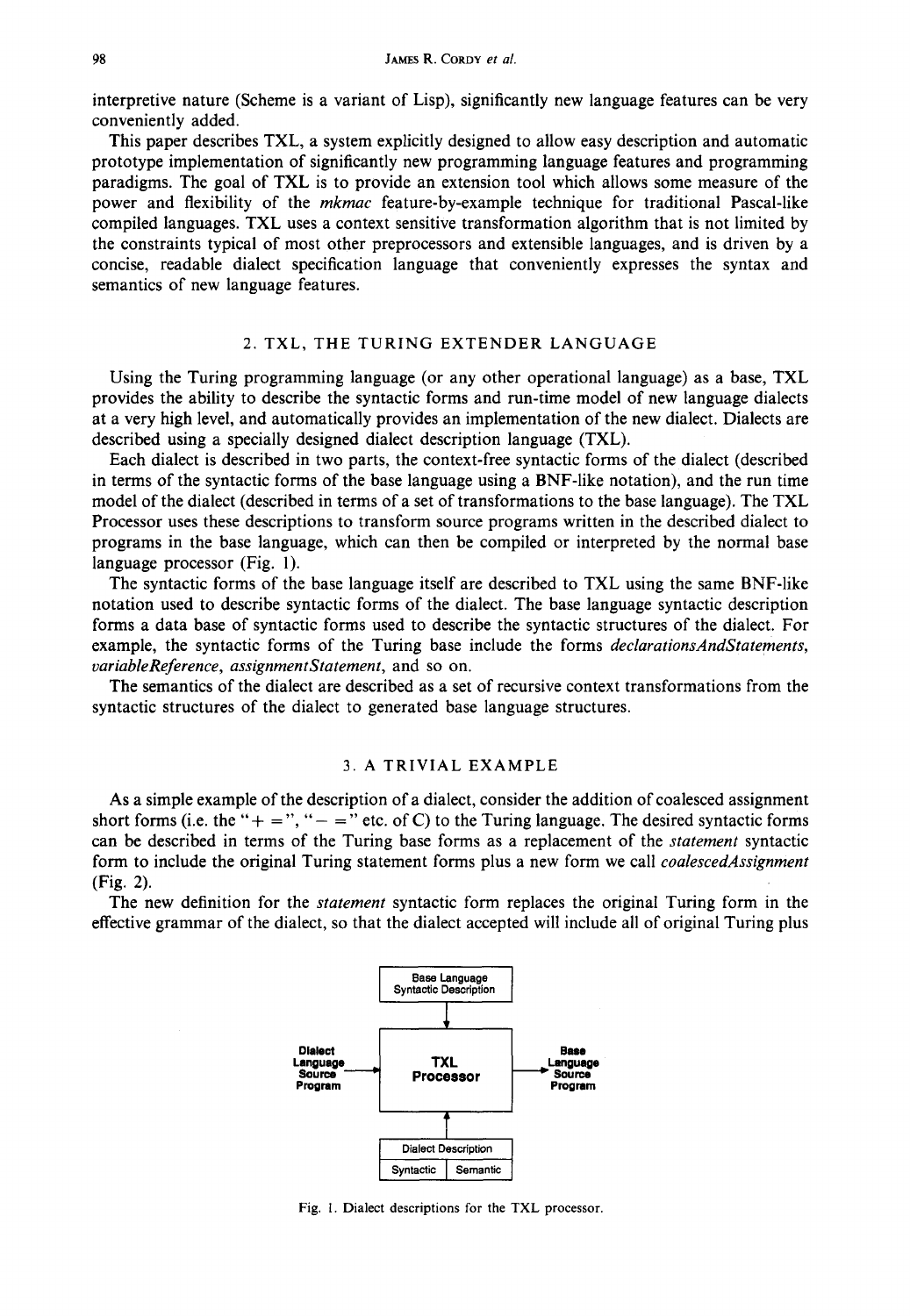```
% Trivial coalesced assignment dialect; 
% allows a +- b etc. 
% Syntactic forms 
define statement 
        choose 
                [coalescedAssig n ment] 
% new dialect statement form 
                [assignment] 
                [assert] 
                 oo= 
                [get] 
end define 
                                % replaces Turing base syntactic form of the same name 
                                        % original Turing 
                                        % statement forms 
define coalescedAssignment 
        order 
                [variableReference] [coalescedOperator]= [expression] 
end define 
define coalescedOperator 
        choose +- * / 
end define
```
Fig. 2. TXL description of the syntactic forms of the coalesced assignment dialect. Syntactic forms are described using a BNF-like notation in which the keyword order indicates sequence and the keyword **choose** indicates alternation. The dialect syntactic forms are integrated into the base language grammar by replacing an existing base language syntactic form with a new form. In the above example, the new form of statement replaces the original Turing syntactic form of the same name in the dialect grammar.

the new coalesced assignment statement. The form of the coalesced assignments themselves is described using the new syntactic form *coalescedAssignment* and its sub-form *coalescedOperator.* 

The meaning of the new syntactic form is described as a transformation to equivalent Turing base language code. In this case, for example, the transformation changes the coalesced assignment  $a + b$  to the semantically equivalent Turing statement  $a = a + b$  (Fig. 3).

### 4. IMPLEMENTATION OF TXL

The TXL processor consists of three parts, the Parser, the Transformer and the Deparser (Fig. 4). The TXL parser merges the base language syntactic description and user-supplied dialect syntactic description to form an integrated dialect language syntactic description. The merge is done by simply replacing each syntactic form specification (i.e. production) of the base language grammar by the dialect syntactic form specification of the same name (if any). In this way, the syntax of new dialect features is smoothly integrated into the features of the original base language. Using

#### *% Trivial coalesced assignment dialect (continued)*

```
% Semantic transformations
```

```
rule replaceCoalescedOperators 
       replace [statement] 
               V [variableReference] Op [coalescedOperator]= E [expression] 
       by 
               V := V Op (E)
end rule
```
Fig. 3. TXL description of the semantic transforms of the coalesced assignment dialect. The semantics of the dialect are described using a set of rules that transform the syntactic forms of the dialect to semantically equivalent base language structures. In this case every occurrence of a statement containing the dialect syntactic form *coalescedOperator* is transformed to an assignment statement using the corresponding Turing operator.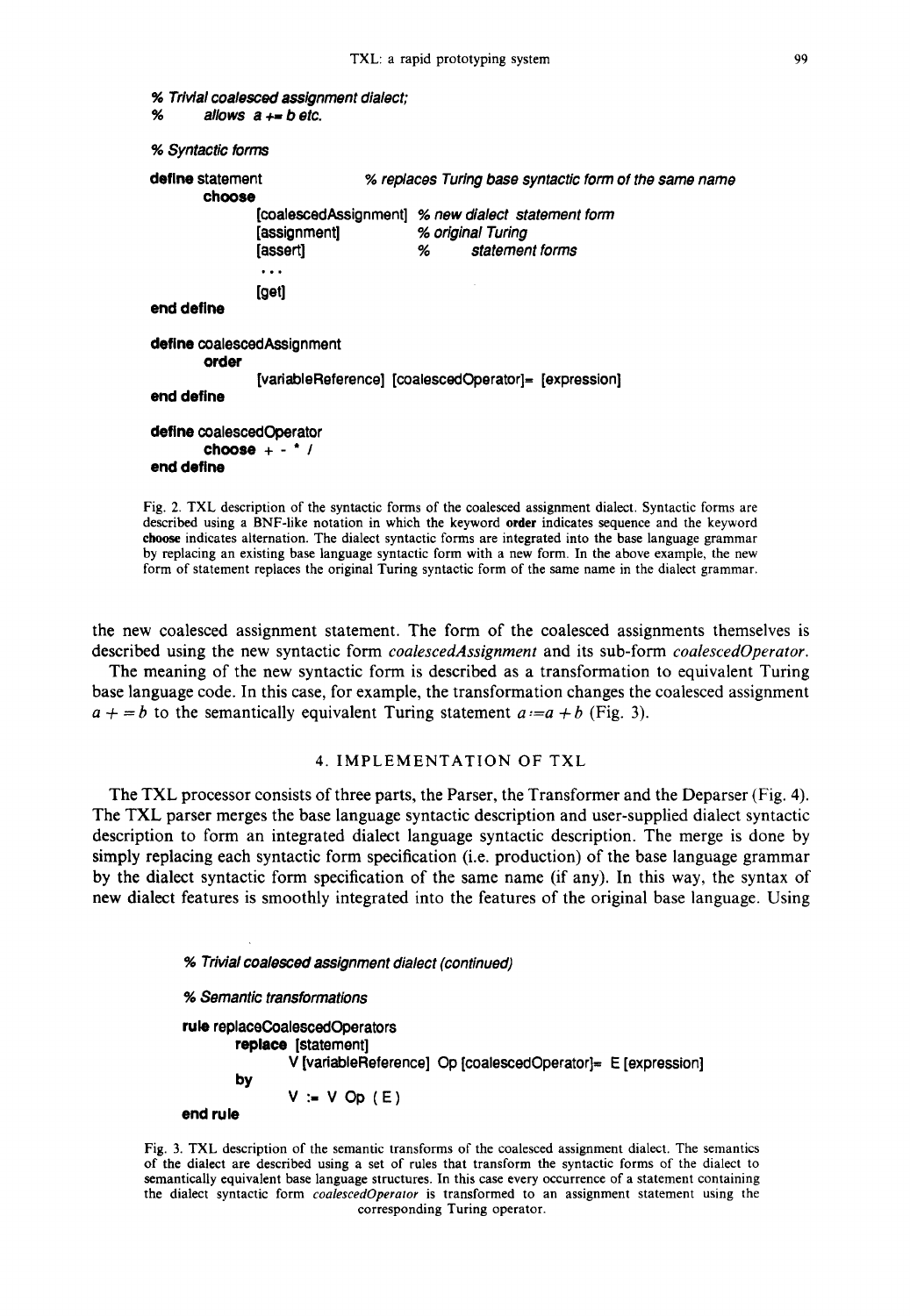

Fig. 4. Implementation of the TXL processor.

this integrated grammar of the dialect language, the parser reads in dialect language source programs and transforms then into dialect language parse trees that can be manipulated by the transformer.

As an example, the syntax of the coalesced assignment dialect of the Turing base was specified by simply copying the existing Turing base language *statement* syntactic form into the dialect description and adding an alternative for the new syntactic form *coalescedAssignment.* The dialect's new *statement* syntactic form then replaced the original Turing form in the integrated dialect grammar, effectively adding coalesced assignments to the dialect language syntax.

The TXL transformer uses the dialect language semantic transform rules to recursively transform the dialect program parse tree to a parse tree for a base language program with equivalent semantics. The transform is done using a general purpose tree pattern matching algorithm. Beginning with the main (first) transformation rule in the dialect semantic description, the algorithm searches the parse tree for instances of the rule's anchor node which match the rule's pattern and replaces the subtree of each matched instance with a new subtree for the replacement. Other transformation rules may then be applied to the replacement subtree in a similar fashion, and so on, recursively applying replacements down the tree.

As an example, the main transformation rule of the coalesced assignment dialect (Fig. 3) specifies that in each subtree below a *statement* node, any subtree matching the pattern *variableReference coalescedOperator =expression* should be replaced by another *statement* subtree containing the assignment statement  $V = V \cdot Op(E)$  where V,  $Op$  and E are the original subtrees for the *variable Reference, coalescedOperator* and *expression* matched by the pattern.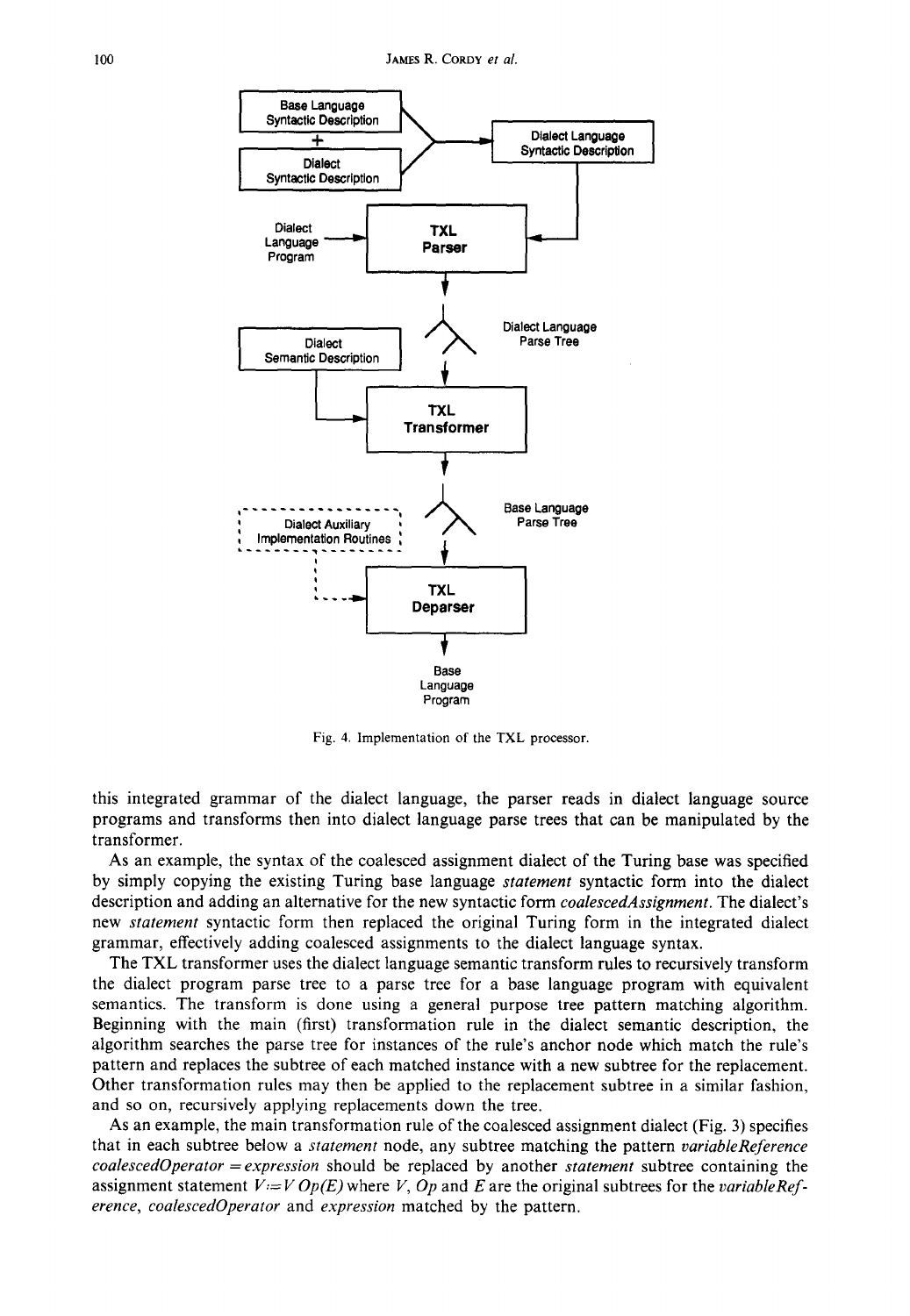In order to maintain the structural integrity of the parse tree throughout the process of transformation and allow recursively applied transforms the replacement subtree is re-parsed using the anchor node production of the dialect grammar before being linked in.

Finally, the TXL deparser generates the final base language source program by walking the base language parse tree resulting from the transformations using a leftmost depth-first traversal of the tree. Some dialects, such as those introducing concurrency primitives, may involve inclusion of auxiliary implementation routines from a library in the generated result as well.

### 5. A MORE CHALLENGING EXAMPLE

One common modern programming technique not present in the Turing language is the ability to declare generic (i.e. type parameterized) procedures and functions. An obvious Turing dialect then is one which has this feature. However, with TXL it is just as easy to describe a dialect that allows not just generic procedures and functions, but arbitrary generic declarations including generic modules, procedures, functions, variables and types. We could imagine using such a facility to declare generics for classic data structures such a stacks, for example:

```
generic SimpleStack (someSize, someType) 
      type SimpleStack : 
             record 
                   depth : 0 .. someSize 
                   contents : array 1 .. 
someSize of someType 
             end record
```
Later in the generic dialect program, we might instantiate a stack or two:

```
% Instantiate and use a type for big 
% stacks of strings 
const bigDepth := 100instance bigStackOfString : Stack (bigDepth, 
string) 
var bsl, bs2 : bigStackOfString 
% Initialize stacks bsl and bs2 
bs1.depth := 0bs2.depth := 0% Push the string "hi there" on bs2 
bs2.depth := 1bs2.contents (bs2.depth) := "hi there" 
% Assign the entire value of bs2 to bsl 
bs1 := bs2
```
The TXL description of this dialect is given in Fig. 5. Two syntactic forms are added to the Turing declaration forms. The *genericDeclaration* form allows any form of declaration in the dialect (including generic declarations themselves) to be made generic. The *InstanceDeclaration* form allows instances of any such generic declarations to be instantiated. The intended semantics is that each instance of a generic declaration declares a new object of the original generic object type, for example, an instance of a generic type declaration has the effect of a type declaration, an instance of a generic procedure declaration has the effect of a procedure declaration, and so on.

The semantic transformations of the dialect describe this semantics as follows. The main rule *replaceGenerics* searches in the parse tree of the dialect program for occurrences of the syntactic form *DeclarationsAndStatements* (i.e. the body of a Turing language scope), and within each such occurrence (i.e. scope) finds each generic declaration. It then replaces the remainder of the scope of the generic declaration by the same scope with the generic declaration removed and instances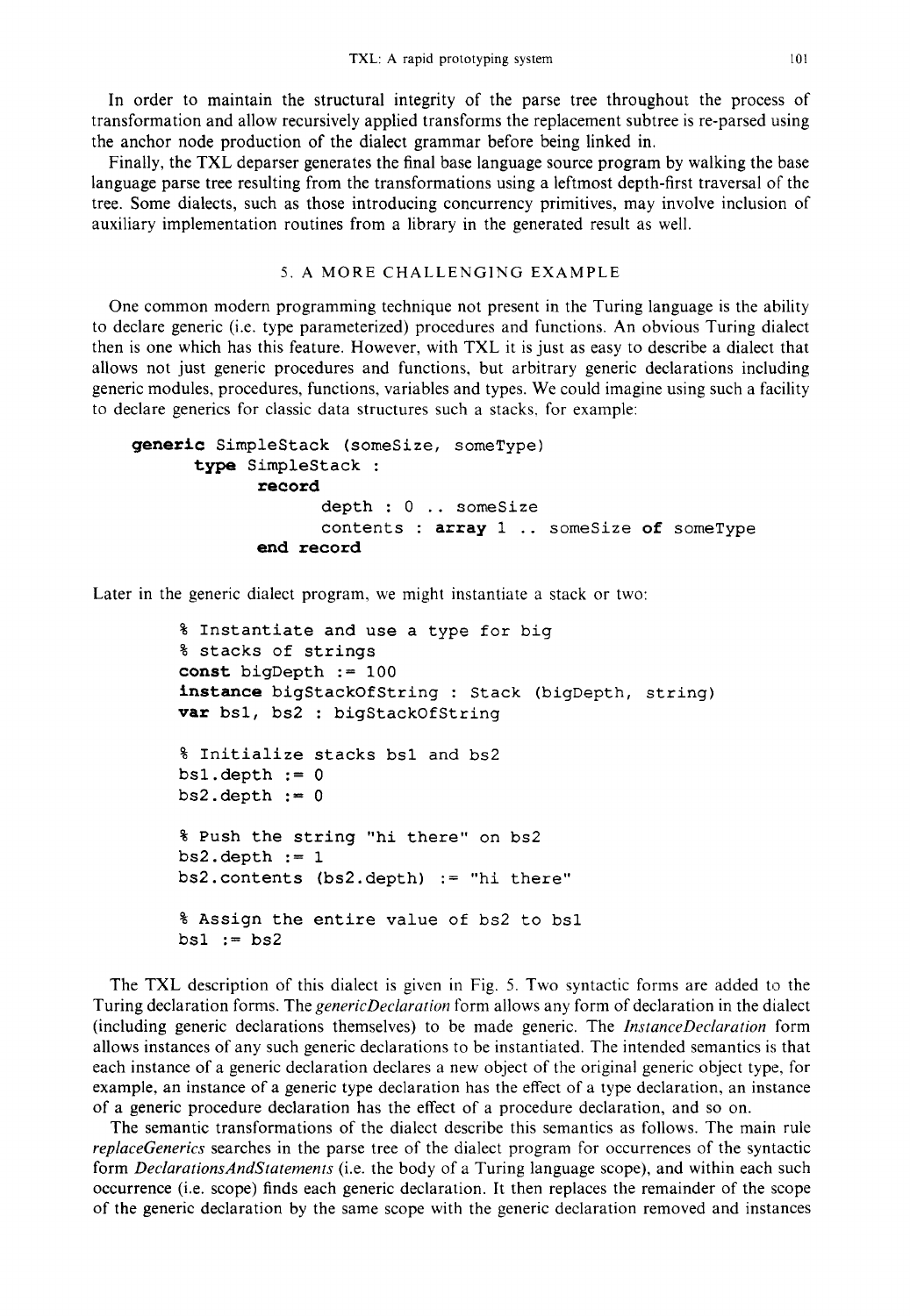*% Generic dialect of Turing - allows arbitrary generic declarations* 

*% Syntactic forms*  **define** declaration **choose**  [genericDeclaration] [instanceDeclaration] [constantDeclaration] [typeDeclaration] ,== [moduleDeclaration] **end define**  *% new dialect % declaration forms % original Turing % declaration forms*  **define genericDeclaration order generic [id] ( [list id] ) [declaration] end define define instanceDeclaration order instance** [id] : [id] ( [list id] ) **end define**  *% Semantic transformations*  **rule** replaceGenerics **replace** [declarationsAndStatements] **generic** Gname [id] ( Formals [list id] ) Decl [declaration] RestOfScope [declarationsAndStatements] **end rule by**  RestOfScope [fixlnstantiations Gname Formals Decl] **rule** fixlnstantiations Gname [id] Formals [list id] Decl [declaration] **replace** [declaration] **instance** Iname [id] : Gname ( Actuals [list id] ) **by**  Decl [simpleSubst Gname Iname] [simpleSubst Formals Actuals] **end rule rule** simpleSubst Old [id] New [id] **replace [id]**  Old [id] **by**  New **end rule**  Fig. 5. TXL description of the generalized generic dialect of Turing.

of the generic replaced by instantiations of the generic. The actual replacement of instances with instantiations of the body is achieved by the second transformation rule, *fixInstantiations.* 

Given as parameters the name of a declared generic, its formal parameter list and its body declaration, *thefixInstantiations* rule replaces each declaration of an instance of the generic in the scope of its application with a copy of the generic's body in which the name of the generic declaration is replaced by the name of the instance declaration and the formal parameter names of the generic have been replaced by the actual parameters given in the instance.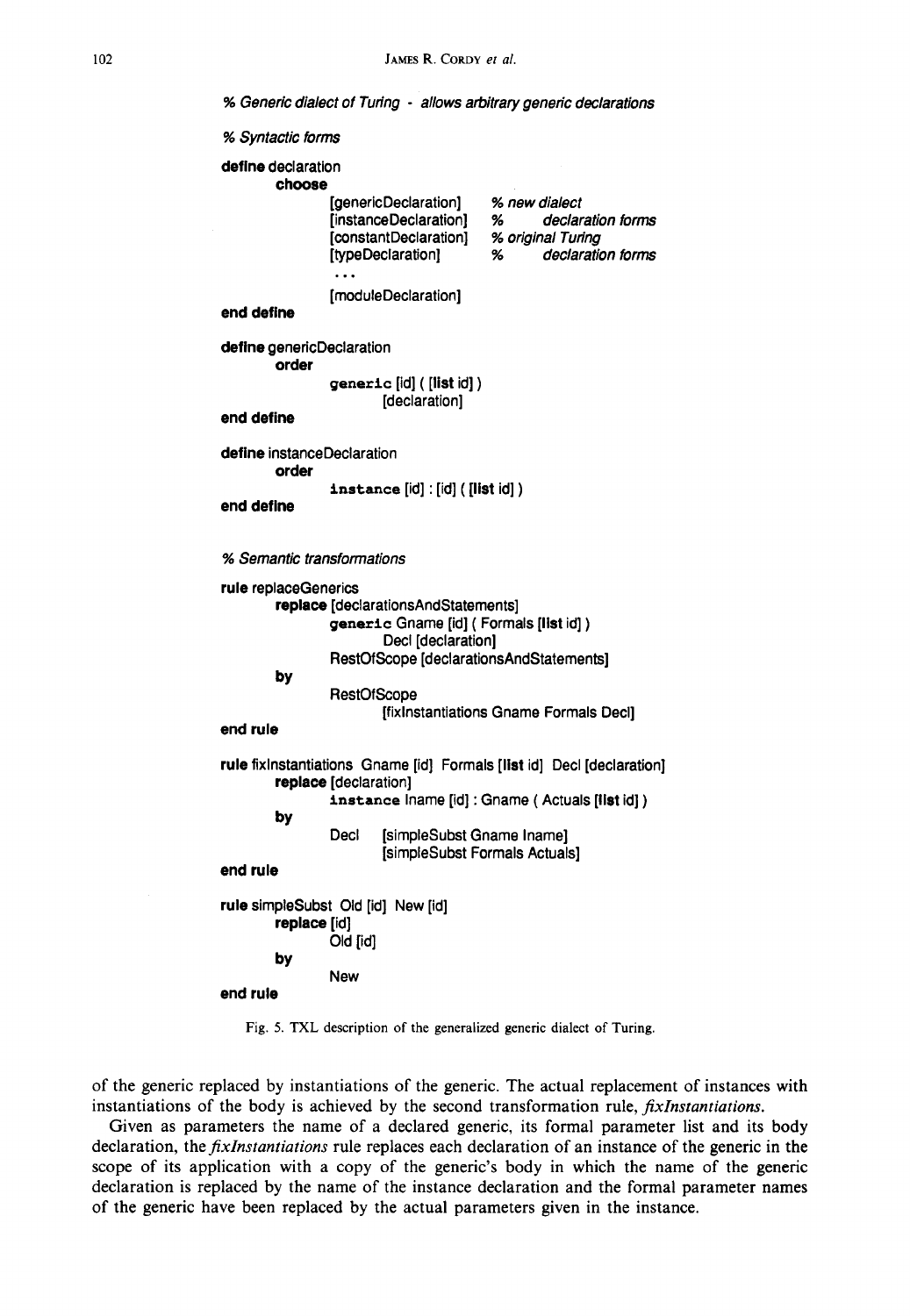Both the substitution of the instance name for the generic name and the substitution of the actuals for the formals is achieved by the last transformation rule, *simpleSubst.* This rule simply replaces each item in its first parameter (which may be a list) by the corresponding item in its second parameter over its range of application. For the sake of presentation, the items in instance actual parameter lists have been limited to identifiers in this example. In practice, arbitrary expressions and type definitions would more likely be allowed in the dialect.

As an example of the kind of transformation done by TXL on a source program of the generic dialect, consider the *bigStackOfString* example given earlier. Given the TXL specification of Fig. 5 and the *bigStackOfString* example as input, the TXL processor would output the Turing language result:

```
% Instantiate and use a type for big 
% stacks of strings 
const bigDepth := I00 
type bigStackOfString : 
      record 
            depth : 0..bigDepth 
            contents : array l..bigDepth of string 
      end record 
var bsl, bs2 : bigStackOfString
```
Of course, a more reasonable generic characterization of the stack data structure would be as an abstract data type complete with the operations *Push, Pop* and *Top.* Because our generic dialect allows generics of any kind of Turing declaration, we can also do this within the dialect by making a generic Turing module declaration:

```
generic Stack (someSize, someType) 
      module Stack 
             export (Push, Pop, Top) 
             vat depth : 0..someSize := 0 
             var contents : array l..someSize of someType 
               procedure Push (element: someType) 
                     pre depth < someSize 
                     depth := depth + 1contents (depth) := element 
               end Push 
               function Top :' someType 
                     pre depth > 0 
                     result contents (depth) 
               end Top 
               procedure Pop 
                     pre depth > 0 
                     depth := depth - 1end Pop 
        end Stack
```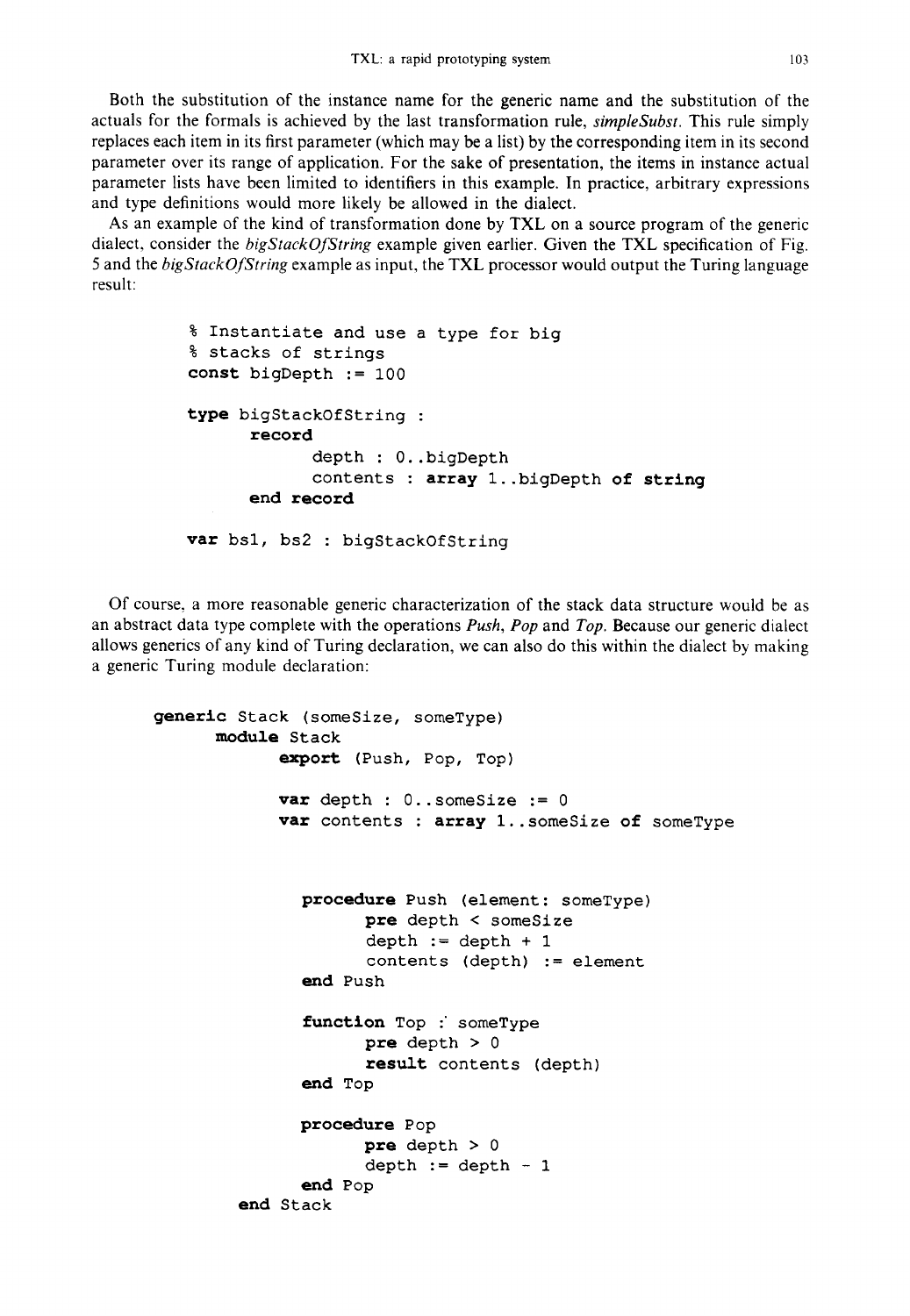Instances of the generic module *Stack* would then themselves be modules with the operations *Stacklnstance.Push, Stacklnstance.Pop* and *Stacklnstance.Top,* for example:

```
% Instantiate and use a couple of stack modules 
const smallSize := 10const bigSize := I00 
% First, a simple stack of strings 
% This time, each instance of the generic is itself a complete module 
instance SmallStringStack : Stack (smallSize, string) 
% Use the string stack module a bit 
SmallStringStack.Push ("Hi there") 
SmallStringStack. Push ("Hello yourself") 
SmallStringStack. Pop 
put SmallStringStack.Top % outputs "Hi there" 
% Next, an integer expression evaluation stack 
instance IntStack : Stack (bigSize, int) 
% Procedure to perform additions in the evaluation stack 
procedure Add 
      const rightOperand := IntStack. Top 
      IntStack. Pop 
      const leftOperand := IntStack. Top 
      IntStack. Pop 
      IntStack. Push (leftOperand + rightOperand) 
end Add 
% An example calculation using the evaluation stack 
IntStack.Push (I0) 
IntStack.Push (47) 
Add 
put IntStack. Top 3 outputs 57
```
Using the dialect transformation rules in Fig. 5, TXL would transform each of the instances in this example into a separate module, and the whole result would look like:

```
% Instantiate and use a couple of stack modules 
const smallSize := I0 
const bigSize := 100 
% First, a simple stack of strings 
% This time, each instance of the generic is itself a complete modul4 
module SmallStringStack 
      export (Push, Pop, Top) 
      var depth : 0..smallSize := 0 
      var contents : array 1..smallSize of string
      procedure Push (element: string) 
            pre depth < smallSize 
            depth := depth + 1contents (depth) := element
```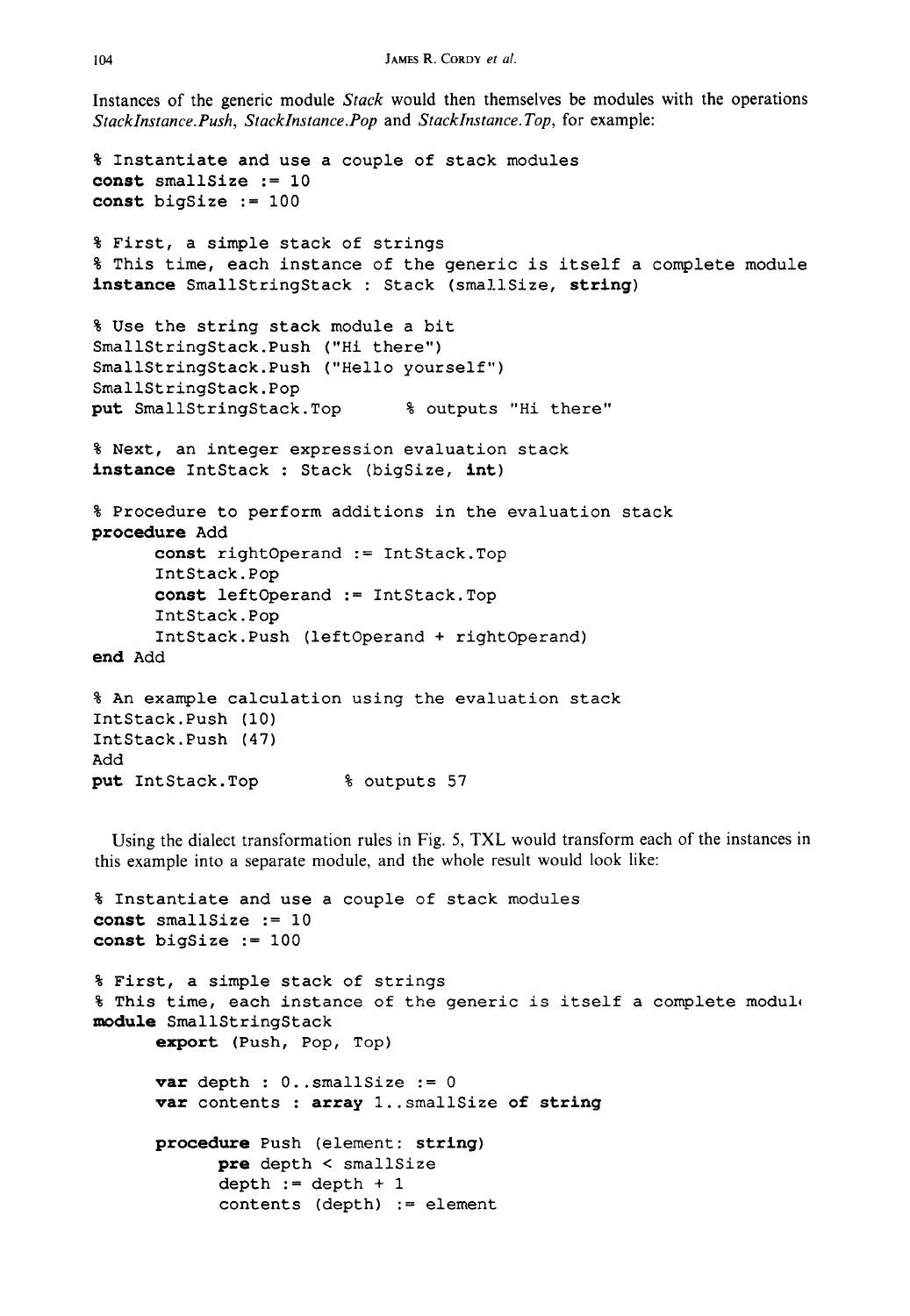```
end Push 
      function Top : string 
            pre depth > 0 
            result contents (depth) 
      end Top 
      procedure Pop 
            pre depth > 0depth := depth -1end Pop 
end SmallStringStack 
% Use the string stack module a bit 
SmallStringStack. Push ("Hi there") 
SmallStringStack. Push ("Hello yourself") 
SmallStringStack. Pop 
put SmallStringStack. Top % outputs "Hi there" 
% Next, an integer expression evaluation stack 
module IntStack 
      export (Push, Pop, Top) 
      var depth : 0..bigSize := 0var contents : array 1..bigSize of int
      procedure Push (element: int) 
            pre depth \lt bigSize
            depth := depth + 1contents (depth) := element 
      end Push 
      function Top : int 
            pre depth > 0 
             result contents (depth) 
      end Top 
      procedure Pop 
            pre depth > 0depth := depth -1end Pop 
end IntStack 
% Procedure to perform additions in the evaluation stack 
procedure Add 
       const rightOperand := IntStack. Top
       IntStack. Pop 
       const leftOperand := IntStack. Top 
       IntStack. Pop 
       IntStack. Push (leftOperand + rightOperand) 
end Add 
% An example calculation using the evaluation stack 
IntStack. Push (10)
IntStack. Push (47) 
Add 
put IntStack.Top % outputs 57
```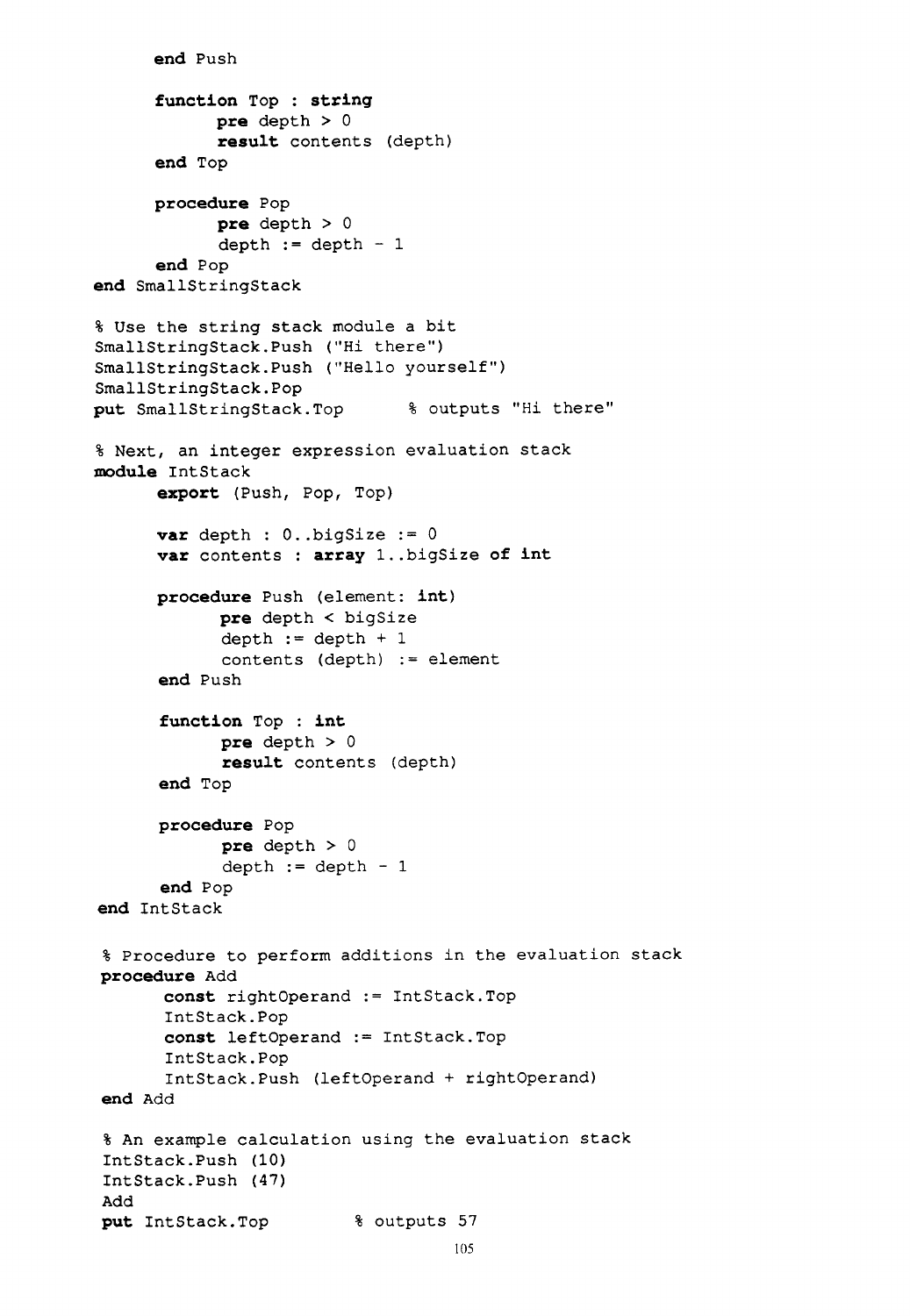Although simplistic in its syntax and transform, this generic dialect in fact provides full static parametric polymorphism in the sense of Cardelli and Wegner [10]. While at first glance one would assume that TXL dialects are limited to such static features, in fact full dynamic polymorphism is achievable using a more complex transformation that uses pointers and records to represent dynamically polymorphic objects.

### 6. SCOPE AND LIMITATIONS OF THE TECHNIQUE

The range of possible transformations far exceeds the simple examples shown in this paper. TXL is capable of arbitrary general pattern matching, recursive transformations, arbitrary code motion, generation of unique new identifiers and reference to auxiliary support routines. It has been used to specify and implement several dialects of the Turing programming language including a complex arithmetic dialect [11], an object-oriented programming dialect with object types. Polymorphism, inheritance and dynamic binding [12] and a SNOBOL-Iike pattern matching dialect [11]. TXL has also been used with base languages other than Turing to prototype the T'NIAL dialect of the NIAL programming language [13], the Abacus concurrent programming language [14] and a few simple dialects of Pascal.

The Turing programming language is particularly well suited as a base language for dialects because of its relative lack of syntactic (in particular, its lack of ordering restrictions on declarations and statements), its value-inherited type inference and its ability to reference external routines. While the lack of any of these base language features would not in theory restrict the range of dialects that can be described, in practice they do help to keep the descriptions of new dialects elegant, concise and readable.

One problem with the general approach of language implementation by preprocessor is the difficulty in providing error diagnostics that are related to the original source when the base programming language processor detects errors in the transformed result. Although a corresponding source location can often be found using a relatively simple source coordinate map such as that implemented by the C preprocessor using line-and-file directives, it can be very difficult to relate the semantics of the base language error message to the semantics of the dialect program, particularly if the dialect implements a fundamentally different programming paradigm.

The range of dialects that can be described using TXL is restricted to some extent by the power of the base language chosen. For example, using Turing or any other Pascal-like programming language as a base does not allow us to describe a dialect containing the paradigm of program self-reference, because no mapping to base language source can successfully introduce that new concept into the execution of the resulting base language program.

TXL is most suitable for rapid prototyping of new programming constructs, notations and dialects, the transformational power of TXL has been shown to be equivalent to that of general Turing machines [11], thus the range of dialects that can be implemented using TXL is in theory limited only by the bounds of computability. All compiling tasks, up to and including code generation, can in theory be specified and implemented as TXL transforms. In practice, however, TXL's range of application is limited by the complexity of the transformation rule sets, which can be very great for dialects such as Objective Turing [12], and the performance of the rule interpreter, which uses a unification algorithm similar to that used in Prolog implementations. As demonstrated by the examples in this paper, it is relatively easy to make working transformations for new features whose semantics are well understood as run time models, but it is very difficult to make efficient ones. In the end, that final task is best left to professional programming language implementors.

# 7. SUMMARY

We have described a general technique for rapid prototyping of significantly different dialects of an existing base programming language. The technique uses a very high level rule-based specification language called TXL to describe the syntax and semantics of the dialect. In TXL, the syntactic forms of the dialect are described by giving new syntactic form definitions to replace existing syntactic forms of the base language, and the semantics of the dialect are described separately using a set of applicative syntactic transformation rules that transform the syntactic